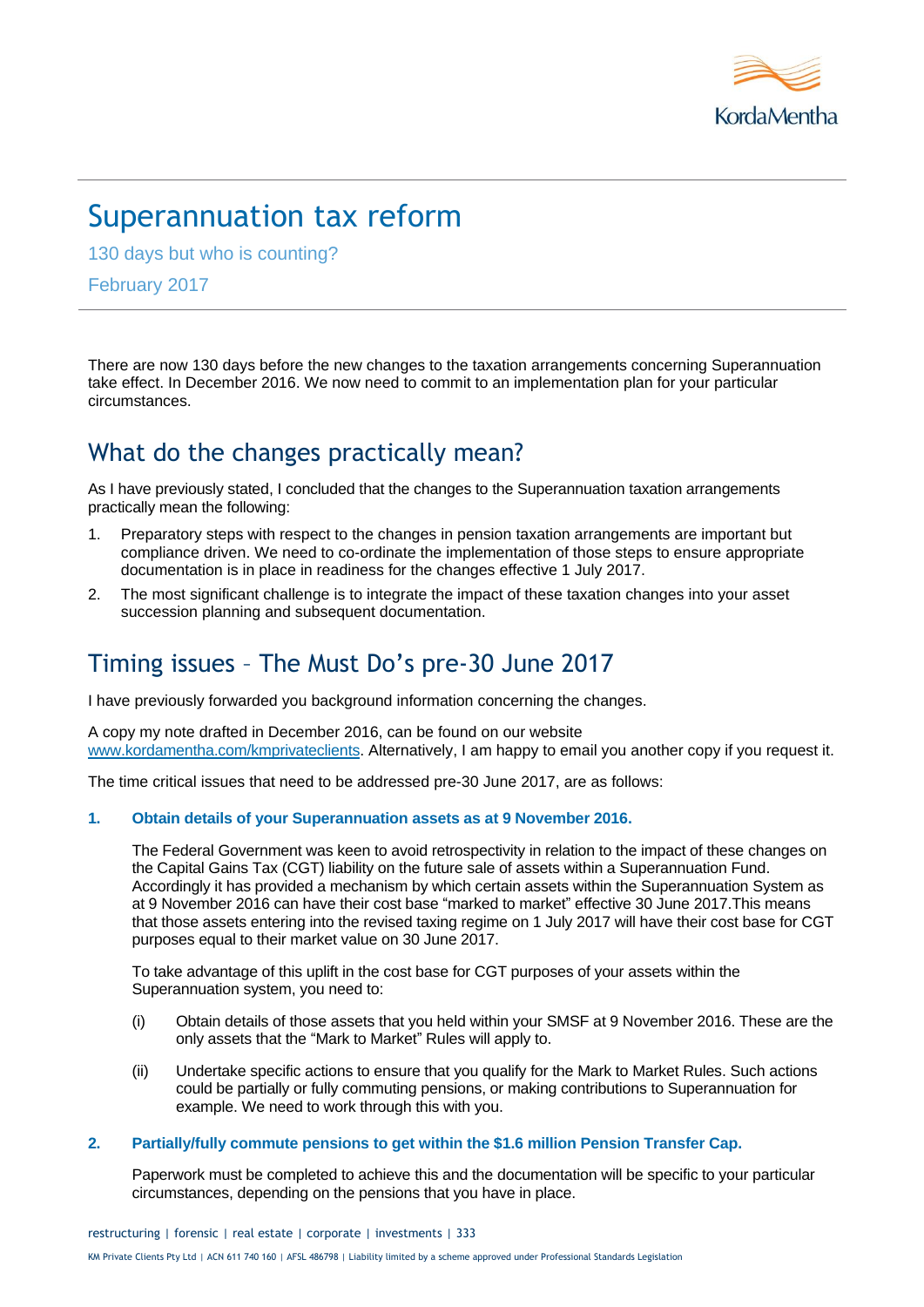

#### **3. Upgrade your Superannuation Fund Trust Deed**

I also suggest that you upgrade your Trust Deed this year, to ensure it complies with the many legislative changes that have been enacted.

#### **4. Maximise your Superannuation Contributions**

For many, this year will mark the last year of making undeducted contributions to superannuation. Those with Superannuation Fund balances in excess of \$1.6 million as at 30 June 2017 will be prohibited from making any further non-concessional contributions from 1 July 2017.

The 30 June 2017 year also marks the final year for those aged over 50 to make tax deductible contributions of up to \$35,000. From 1 July 2017 the maximum tax deductible superannuation contribution limit is \$25,000. If you are salary sacrificing contributions more than this amount please ensure you adjust your employer contributions effective 1 July 2017.

### Strategic issues – Not urgent but important

### The impact these changes have on your asset succession strategies

Due to the \$1.6 million Pension Transfer Cap being introduced effective 1 July 2017, for many people, significant benefits within the Superannuation system are reverting from Pension mode back into Accumulation mode.

For couples, on the death of the first of you:

- 1. amounts within a Superannuation Fund in Accumulation mode in the name of the Deceased must now be withdrawn from the Superannuation System; and
- 2. Reversionary pensions transferring to the surviving spouse must be managed so that the Pension Transfer Cap is not exceeded at this point in time.

*Accordingly, these Superannuation tax changes have a fundamental impact on most people's asset succession planning*.

At a minimum you therefore need to:

- 1. Check the adequacy of your Superannuation Binding Beneficiary Nomination. It is this document which will direct the Trustees of your Fund as to how to distribute your accrued superannuation entitlements within Accumulation mode in your Fund on your death; and
- 2. Check your Pension documentation specifically to see if you have nominated a Reversionary Beneficiary to receive your pension on your death. If not now is the time to consider this as part of an overall review of the adequacy of your asset succession strategy.